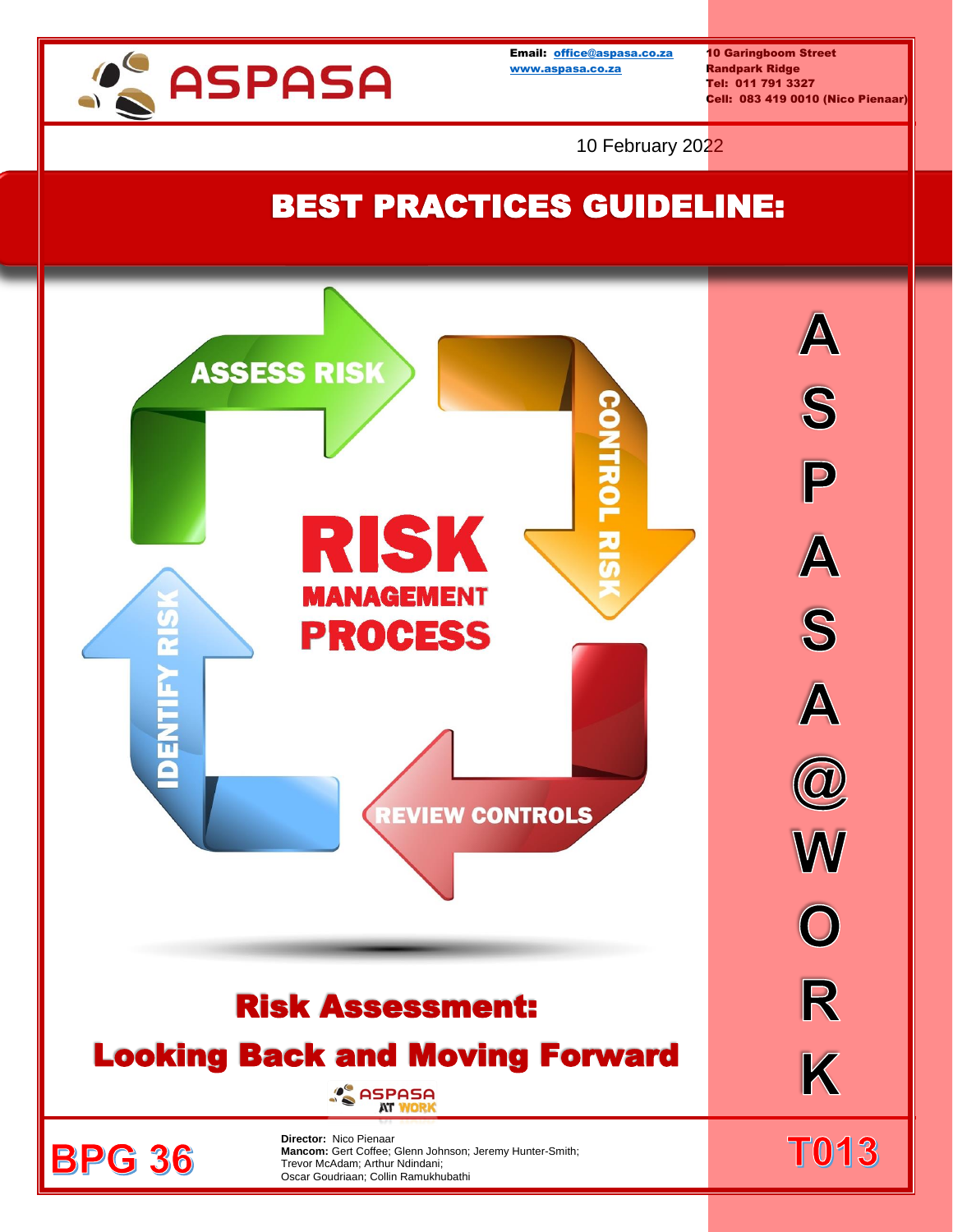## Looking Back and Moving Forward

## RISK

t's something companies and their employees encounter daily. How they approach risk can <sup>t's</sup> something companies and<br>their employees encounter daily.<br>How they approach risk can<br>mean the difference between a safe work environment and serious injuries and fatalities. (SIFs). **ASPASA** wants to ensure that the industry it supports is a safe industry.

How risk is viewed by both safety professionals and business executives has evolved over time, and in recent years become more of a focus for improving safety performance. For many



decades in occupational safety and health, business around the world were more focused on regulatory compliance than managing risks. As time went on and illnesses, injuries and fatalities metrics plateaued, it was clear that something needed to change in order to achieve real progress.

People began to see that they were meeting compliance requirements in most cases and performance wasn't improving, so something else was needed.

In the late 1990's and early 2000's, organisations throughout the world began to shift toward a more risk-based decision-making to improve overall safety performance and reduced incidents of SIFs.

This was coupled with the fact that regulators in certain regions began adopting more risk-based approaches.

Faced with constrained resources and economic challenges, organizations realized that a risk-based approach is more practical from a business standpoint as well.

Employing a risk-based strategy provides the opportunity to leverage business performance and allows companies to put money, efforts and resources toward the greatest risks.

A risk-based strategy serves many purposes, the foremost of which is identifying potential hazards and risks associated with an operation so that proper controls can be put in place.

Page | 2

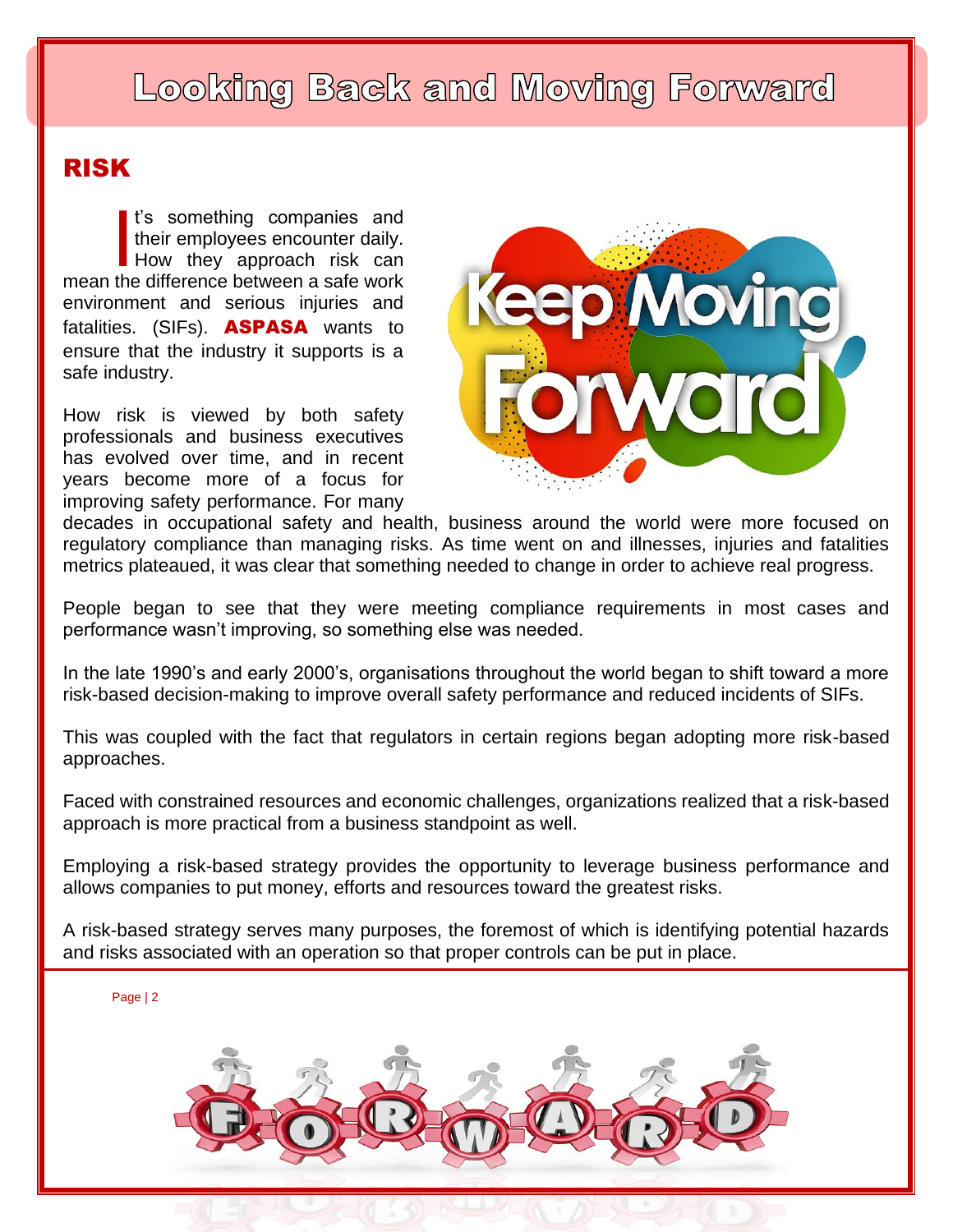nce the risk is understood, organisations can develop a number of options for mitigating or eliminating hazards and risks. Safety professionals can play a key role in the process if they are able to facilitate the analysis and identify practical solutions. The **ASPASA** Health and Safety legal compliance audit assists with pointing out risks in the workplace. O

A properly designed risk assessment will also effectively communicate to decision-makers the impact these risks could have on the companies, both from a safety standpoint and on the bottom line.



Although progress has been made among safety professionals and business executives in utilizing risk-based decision-making, many are still along the continuum of maturity from compliance to improved performance through risk assessment. To this day, the level of expertise about risk assessment and how risk is viewed varies. This is where **ASPASA** comes in, within a day the whole situation is summarised.

The way a company applies risk

assessment may differ, but the concepts remain the same. If businesses apply risk assessment concepts consistently and systematically, they can begin to improve their safety performance and, in turn, their business performance.

Although many safety professionals are comfortable with and adept at assessing and calculating risks, the challenge lies in effectively communicating those risks to executives and decision-makers within their organizations.

Moving forward, the next step is to help safety professionals better communicate the results of risk assessments and help business people see why having these tools will add value to the business. If you can put risk in terms of rands, that's the easiest metric to use to convince executives to address those risks.

While individuals in these positions may not need to know the details of how to conduct a risk assessment, make calculations and apply the concepts, they do need to understand how the information was acquired, what to do with the output and what the outcome will be.

Page | 3